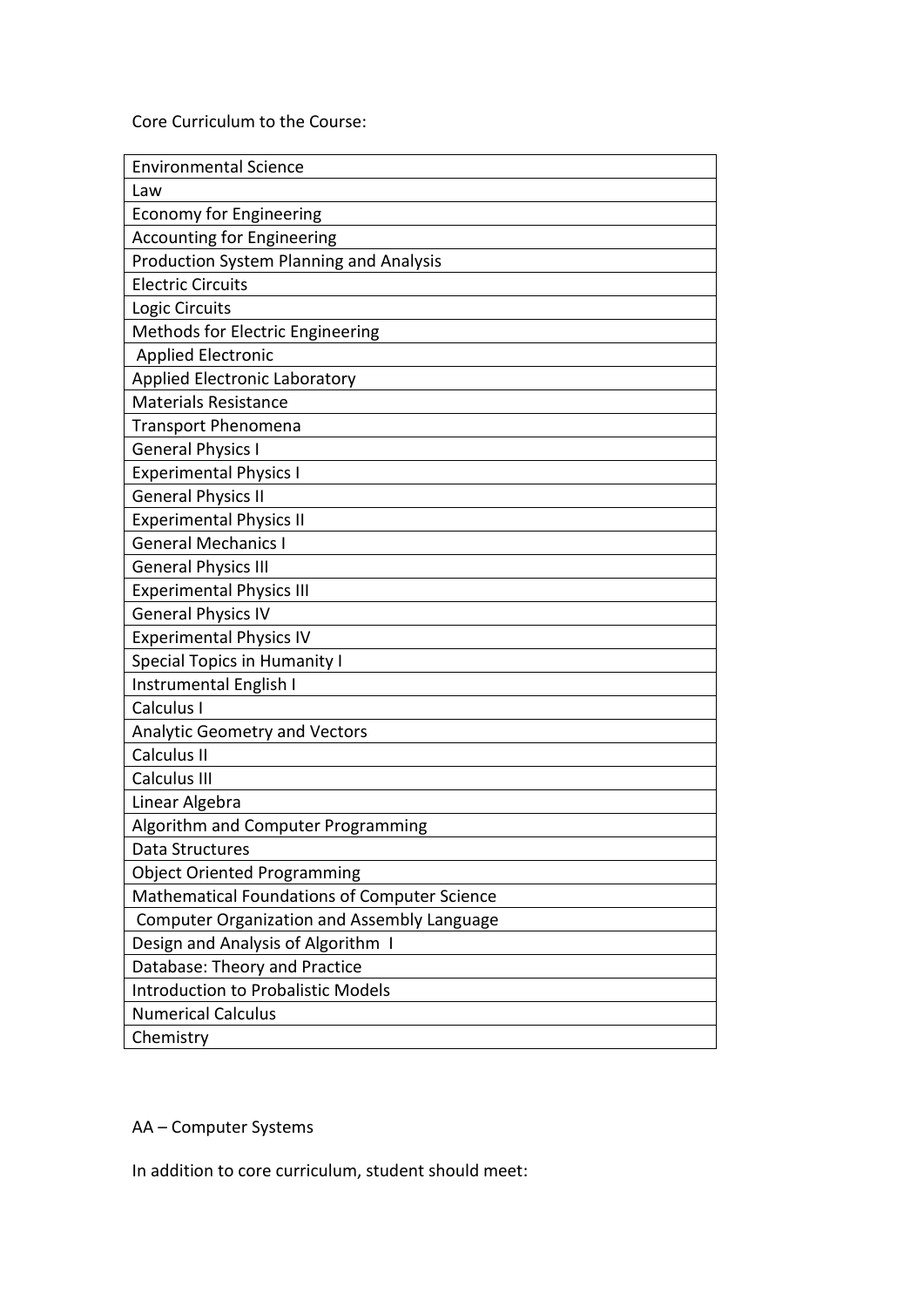| Introduction to Management                      |
|-------------------------------------------------|
| <b>Final Graduation Project</b>                 |
| <b>Programing Paradigms</b>                     |
| Software Engineering                            |
| <b>Information System Project</b>               |
| <b>Operating Systems</b>                        |
| Design and Analysis of Algorithm II             |
| <b>Digital Circuit Laboratory</b>               |
| Design and Analysis of Algorithm<br>Ш           |
| <b>Distributed Systems</b>                      |
| <b>Computational Systems Project</b>            |
| <b>Computational Systems Project Laboratory</b> |
| Human-Computer Interface Design                 |
| <b>Teleprocessing and Networks</b>              |
| <b>Computer Networks Programming</b>            |
| Project in Computer System                      |
| <b>Compiler Construction</b>                    |
| Project in Compilers                            |

Elective Subjects

17 credits among:

Any subject offered by UNICAMP

# 12 credits among:

| <b>Supervised Training</b>                 |
|--------------------------------------------|
| Supervised Training in Computer Science    |
| Supervised Training in Computer Science II |
| Undergraduate Research I                   |
| Undergraduate Research II                  |

4 credits among:

| Special Topics in Graphic Processing     |  |
|------------------------------------------|--|
| Introduction to Digital Image Processing |  |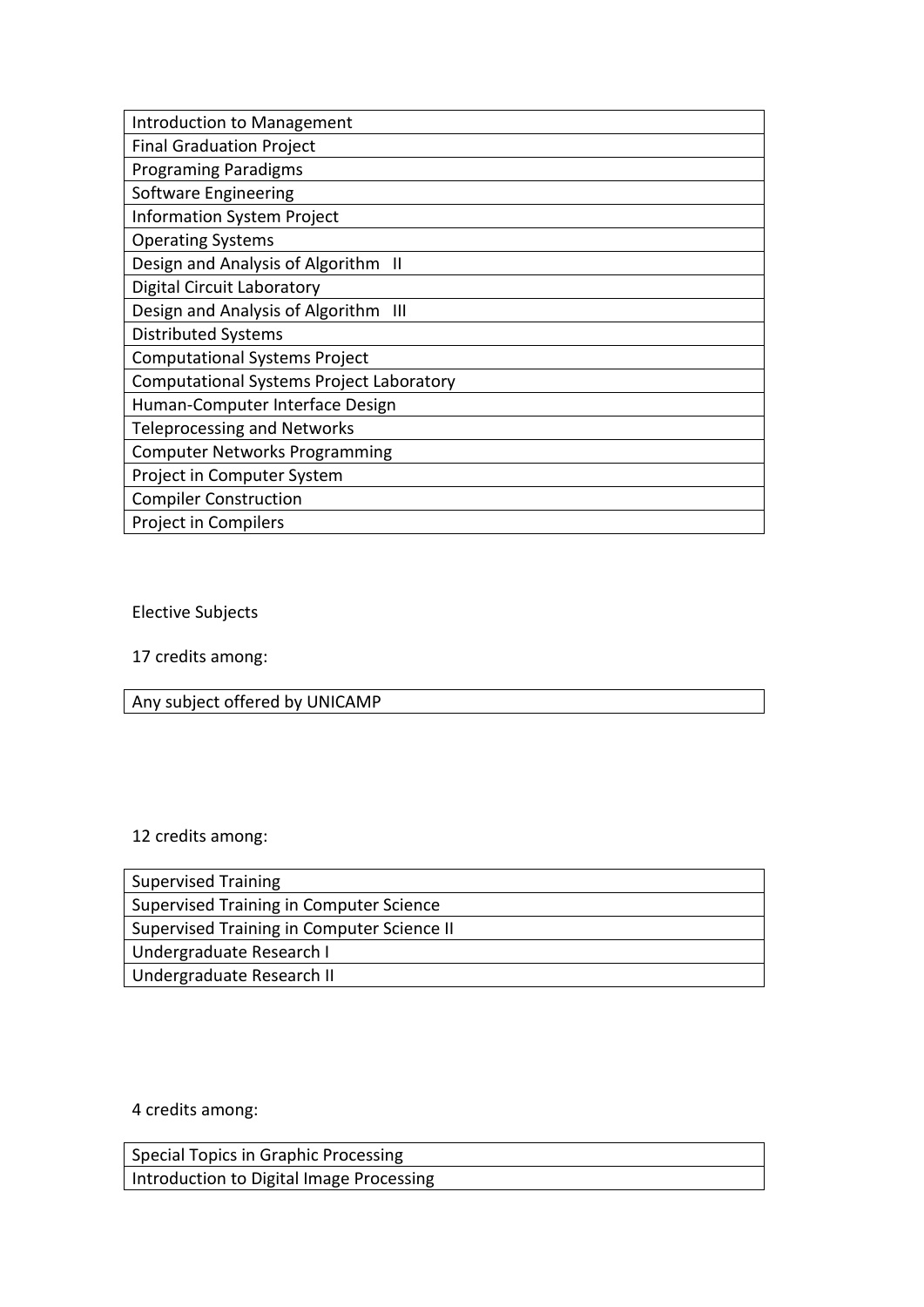| Computer Graphics             |
|-------------------------------|
| Image Processing and Analysis |
| Computational View            |
| Image Retrieval by Content    |

## 4 credits among:

| <b>Machine Learning</b>                 |
|-----------------------------------------|
| Natural Language Processing             |
| Introduction to Artificial Intelligence |
| Topics in Artificial Intelligence I     |

## 4 credits among:

Any subject with MC--- code

#### AB – Industrial Systems and Processes

In addition to core curriculum, student should meet:

| <b>Final Paper</b>                                     |
|--------------------------------------------------------|
| Artificial Intelligence and Industrial Applications    |
| <b>Introduction to Computer Networks</b>               |
| Introduction to Embedded Systems Project               |
| <b>Embedded Systems Laboratory</b>                     |
| <b>Computer Networks Laboratory</b>                    |
| <b>Signal Analysis</b>                                 |
| Linear System Analysis                                 |
| Linear Systems Analysis Laboratory                     |
| <b>Control and Servomechanism Principles</b>           |
| Control and Servomechanism Laboratory                  |
| Logical Circuits Laboratory                            |
| Basic Digital System Programming Laboratory            |
| Basic Software Programming Laboratory                  |
| Introduction to System Software                        |
| <b>Computer Organization</b>                           |
| Software Engineering Laboratory                        |
| Software Engineering                                   |
| Introduction to Computer Graphics and Image Processing |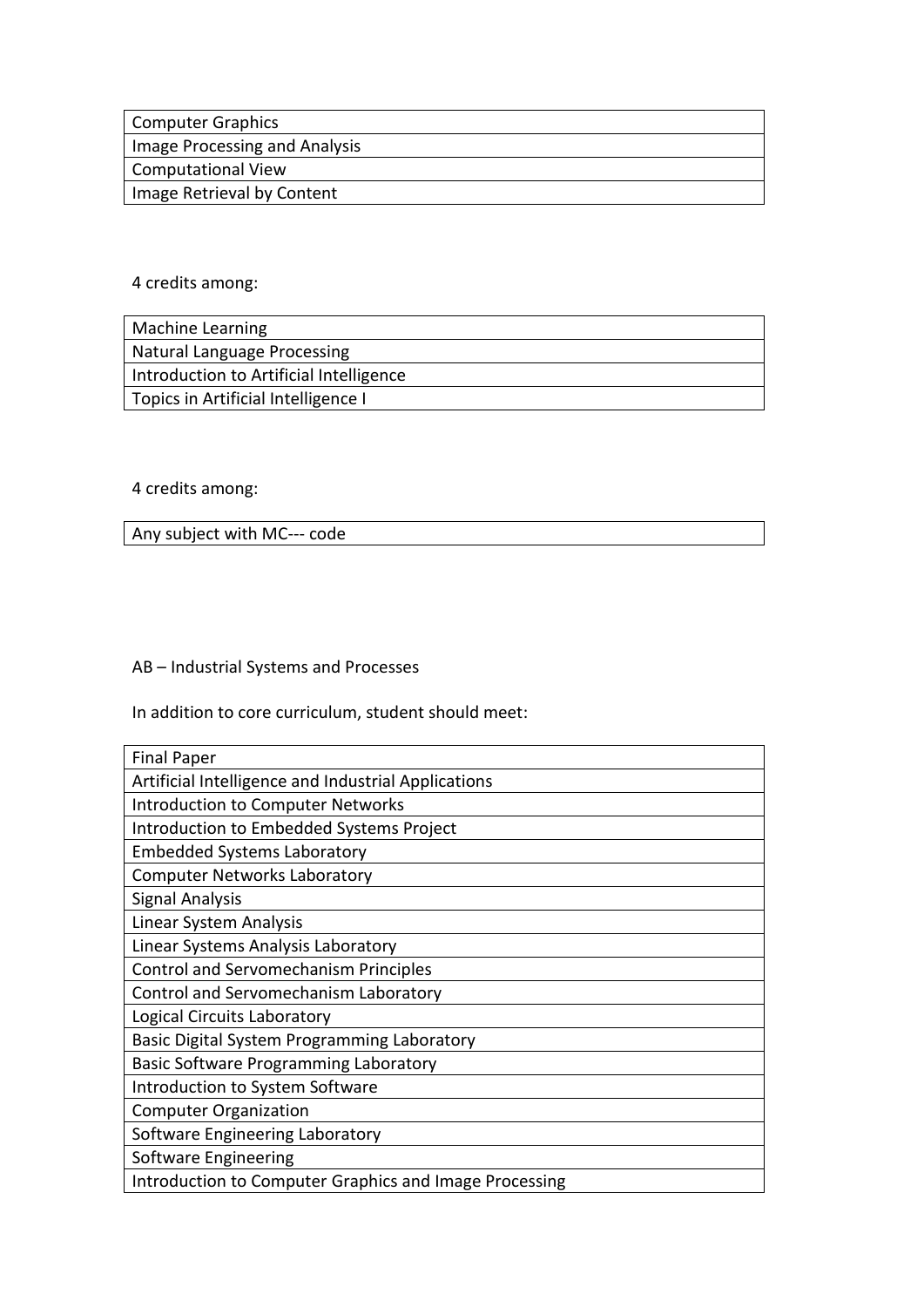| Digital Electronics I             |  |
|-----------------------------------|--|
| <b>Communication Principles I</b> |  |
| Communication Lab I               |  |

## Elective Subjects

# 23 credits among:

Any subject offered by UNICAMP

#### 12 credits among:

| Scientific and Technological Training I  |
|------------------------------------------|
| Scientific and Technological Training II |
| <b>Training in Companies</b>             |

# AX – For Enrollment Before Option

In addition to core curriculum, student should meet:

| <b>Final Paper</b>                                    |
|-------------------------------------------------------|
| Artificial Intelligence in Industrial Applications    |
| <b>Introduction to Computer Networks</b>              |
| Introduction to Embedded System Project               |
| <b>Embedded System Laboratory</b>                     |
| <b>Computer Networks Laboratory</b>                   |
| <b>Signal Analysis</b>                                |
| Linear System Analysis                                |
| Linear Analysis Laboratory                            |
| <b>Control and Servomechanism Principles</b>          |
| Control and Servomechanism Laboratory                 |
| Logical Circuit Laboratory                            |
| Basic Digital System Programming Laboratory           |
| Basic Software Programming Laboratory                 |
| Introduction to System Software                       |
| <b>Computer Organization</b>                          |
| Software Engineering Laboratory                       |
| Software Engineering                                  |
| Introduction to Graphic Computer and Image Processing |